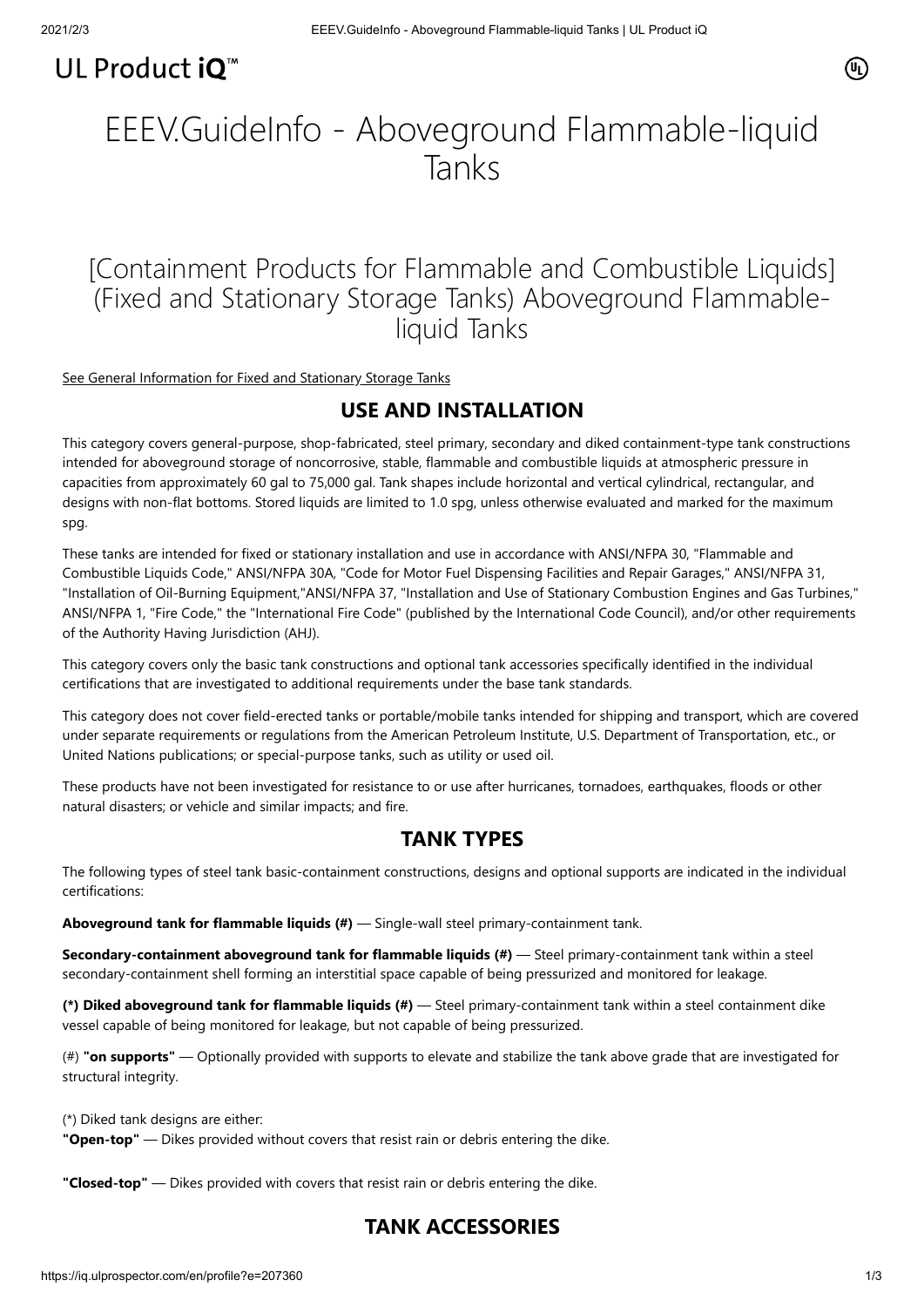2021/2/3 EEEV.GuideInfo - Aboveground Flammable-liquid Tanks | UL Product iQ

[The following optional accessories noted in the individual certifications and investigated to additional requirements in ANSI/UL](https://www.shopulstandards.com/ProductDetail.aspx?productId=UL142) 142, "Steel Aboveground Tanks for Flammable and Combustible Liquids," may also be attached to the base tank:

**Access devices** — Ladders, stairs or runways provided for access, working or walking surfaces on the tank.

**Lifting devices** — Structural lugs, hooks or others means to facilitate lifting of the tank during fabrication, transport or installation.

**Heating devices** — Heating coils or hot wells provided within the tank for heating liquids in the tank.

# **FEATURES COVERED**

The basic features of tanks covered under this category include all containment spaces and their respective openings (manways, emergency vents, normal vents, fill/withdraw, gauging, monitoring and other functional openings) with connections (threaded- or flanged-type fittings), and the tank accessories identified above.

All primary-tank compartment(s) are provided with normal and emergency vent openings. All secondary-tank interstitial space(s) are provided with emergency vent openings. It is anticipated the continued venting will be provided when installed in accordance with the applicable code.

In addition to vent openings, all primary-tank compartment(s) are provided with openings to accommodate filling, withdrawing, and inventory control; and all secondary-tank interstitial spaces are provided with openings for leak-detection monitoring.

Accessories (when provided) are attached to the tank or, where attachment at the factory is not possible (due to size/weight limits and/or potential damage), may be shipped with assembly instructions separately from or with the base tank.

All tank-containment compartments have been factory leak-tested by the manufacturer before shipping.

# **ACCESSORIES/FEATURES NOT INVESTIGATED**

This category covers only the accessories and features specifically identified in the individual certifications. Any other accessories or components that are shipped with the tanks, attached to the tanks, or added to the tanks are not included in the scope of the tank certification. It is intended that the AHJ approve the use and/or installation of any such accessories independent of the tank certification.

In cases where either the tank is not marked for a specific fuel blend, or the liquid(s) to be stored in the tank is not known by the manufacturer, manway gasket compatibility is determined by the tank buyer.

# **RELATED PRODUCTS**

See Fire-resistant Aboveground Tanks for Flammable and Combustible Liquids ([EEZI\)](https://database.ul.com/cgi-bin/XYV/cgifind/LISEXT/1FRAME/srchres.html?collection=/data3/verity_collections/lisext&vdkhome=/data3/verity_sw_rev24/common&SORT_BY=textlines:asc,ccnshorttitle:asc&query=EEZI%3CIN%3ECCN+and+GuideInfo) for tanks investigated to [UL 2080,](https://www.shopulstandards.com/ProductDetail.aspx?productId=UL2080) "Fire Resistant Tanks for Flammable and Combustible Liquids."

See Protected Aboveground Tanks for Flammable and Combustible Liquids ([EELU](https://database.ul.com/cgi-bin/XYV/cgifind/LISEXT/1FRAME/srchres.html?collection=/data3/verity_collections/lisext&vdkhome=/data3/verity_sw_rev24/common&SORT_BY=textlines:asc,ccnshorttitle:asc&query=EELU%3CIN%3ECCN+and+GuideInfo)) for tanks investigated to [ANSI/UL 2085,](https://www.shopulstandards.com/ProductDetail.aspx?productId=UL2085) "Protected Aboveground Tanks for Flammable and Combustible Liquids."

See Below-grade Vaults for Flammable-liquid Storage Tanks [\(EHOJ](https://database.ul.com/cgi-bin/XYV/cgifind/LISEXT/1FRAME/srchres.html?collection=/data3/verity_collections/lisext&vdkhome=/data3/verity_sw_rev24/common&SORT_BY=textlines:asc,ccnshorttitle:asc&query=EHOJ%3CIN%3ECCN+and+GuideInfo)) for below-grade vaults investigated to [UL 2245](https://www.shopulstandards.com/ProductDetail.aspx?productId=UL2245), "Below-Grade Vaults for Flammable Liquid Storage Tanks."

See Special-purpose Tanks ([EFVT\)](https://database.ul.com/cgi-bin/XYV/cgifind/LISEXT/1FRAME/srchres.html?collection=/data3/verity_collections/lisext&vdkhome=/data3/verity_sw_rev24/common&SORT_BY=textlines:asc,ccnshorttitle:asc&query=EFVT%3CIN%3ECCN+and+GuideInfo) for tanks constructed of steel, including generator base, work-top, lube oil, waste oil, day/utility, and other special-purpose types investigated to [UL 142A](https://www.shopulstandards.com/ProductDetail.aspx?productId=UL142A), "Outline of Investigation for Special Purpose Aboveground Tanks for Specific Flammable or Combustible Liquids."

# **ADDITIONAL INFORMATION**

For additional information, see Fixed and Stationary Storage Tanks [\(EDQX\)](https://database.ul.com/cgi-bin/XYV/cgifind/LISEXT/1FRAME/srchres.html?collection=/data3/verity_collections/lisext&vdkhome=/data3/verity_sw_rev24/common&SORT_BY=textlines:asc,ccnshorttitle:asc&query=EDQX%3CIN%3ECCN+and+GuideInfo), Containment Products for Flammable and Combustible Liquids [\(ECPR](https://database.ul.com/cgi-bin/XYV/cgifind/LISEXT/1FRAME/srchres.html?collection=/data3/verity_collections/lisext&vdkhome=/data3/verity_sw_rev24/common&SORT_BY=textlines:asc,ccnshorttitle:asc&query=ECPR%3CIN%3ECCN+and+GuideInfo)) and Flammable and Combustible Liquids and Gases Equipment ([AAPQ](https://database.ul.com/cgi-bin/XYV/cgifind/LISEXT/1FRAME/srchres.html?collection=/data3/verity_collections/lisext&vdkhome=/data3/verity_sw_rev24/common&SORT_BY=textlines:asc,ccnshorttitle:asc&query=AAPQ%3CIN%3ECCN+and+GuideInfo)).

### **REQUIREMENTS**

The basic standard used to investigate the basic tank-containment type and optional accessories in this category is [ANSI/UL 142,](https://www.shopulstandards.com/ProductDetail.aspx?productId=UL142) "Steel Aboveground Tanks for Flammable and Combustible Liquids."

# **UL MARK**

The Certification Mark of UL on the product is the only method provided by UL to identify products manufactured under its Certification and Follow-Up Service. The [Certification Mark](https://markshub.ul.com/) for these products includes the UL symbol, the words "CERTIFIED" and "SAFETY," the geographic identifier(s), and a file number.

# **Alternate UL Mark**